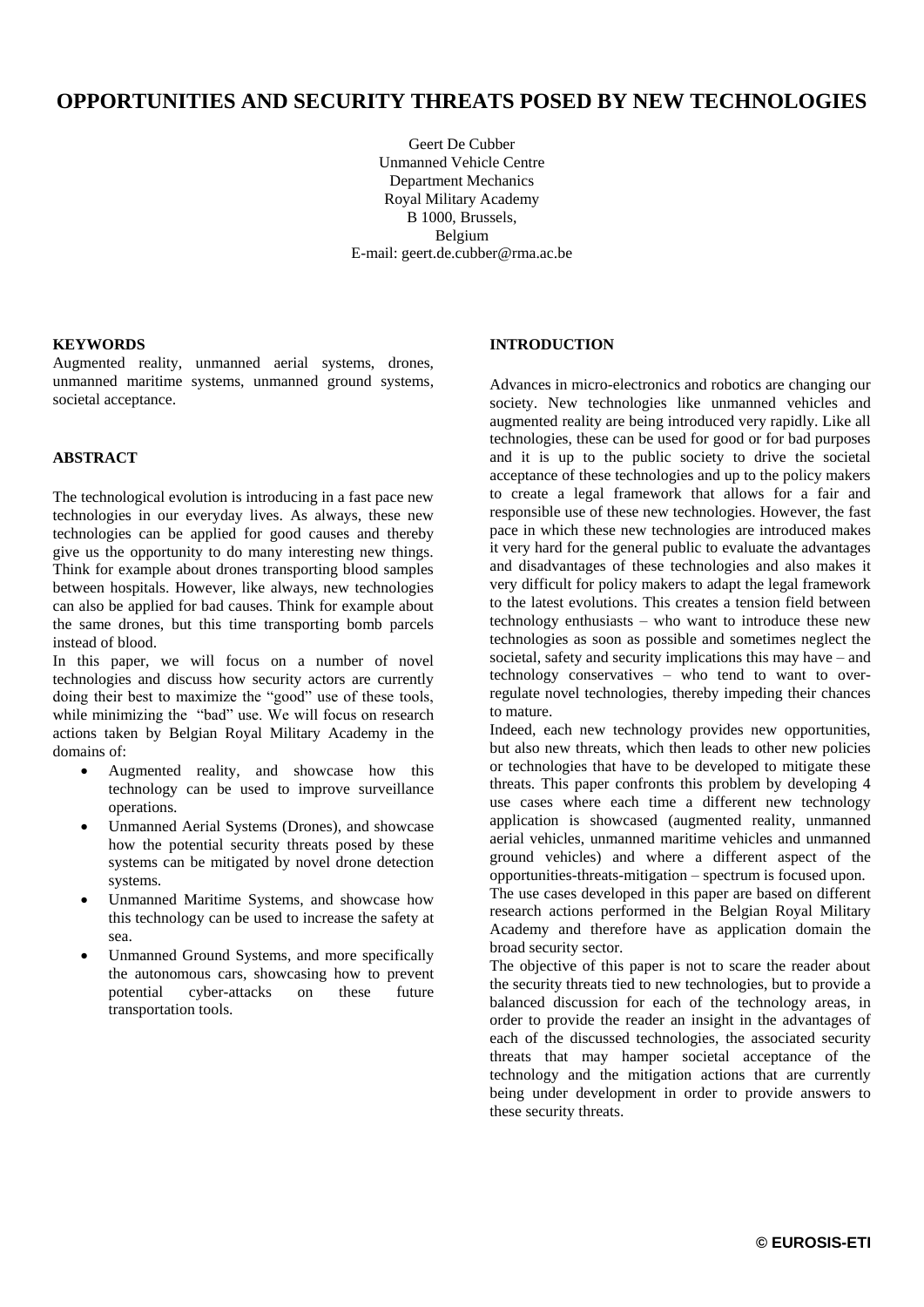### **AUGMENTED REALITY: HOW TO USE THIS TECHNOLOGY TO IMPROVE SURVEILLANCE OPERATIONS?**

#### **Opportunities**

Security and surveillance agents have to correctly interpret any suspicious acts or anomalies and act swiftly upon confirmed threats in a coordinated manner. This is a tremendously difficult task, as these agents:

- are confronted with an overload of information, certainly as they are often surveilling densely populated areas
- have to decide upon a coordinated action plan in a minimum of time, as terrorist attacks have proven to be carried out very quickly
- have to proceed with extreme caution when entering into action, as they are working in theatres with many civilian bystanders.

Technologic aids to assist security and surveillance agents in each of these phases of the sense-plan-act decision chain have been developed in labs, but - apart from the wireless communication area – there have been few technologies that have been really successful in showing an operational advantage on the field for these kinds of applications. This is mainly due to the extremely short reaction time required, which voids the use of classical management and coordination tools (as even using tablets would distract the surveilling agent from the threat/target). However, with the advent of wearable augmented reality technology becoming more mature, portable and accessible, this situation is changing now. Indeed, augmented reality provides a paradigm for superimposing in real-time important information to the viewfield of the security and surveillance agents (Azuma 1997), thereby enhancing the current perception of the reality by superimposing computer-generated sensory data, such as graphics, video, GPS data, …. A crucial aspect is of course the human-system integration and the selection of the 'augmented' information to be presented.

In order to capitalize on these potential benefits augmented reality technology can bring to security professionals, the Belgian Royal Higher Institute for Defence has decided to fund a research action that aims to develop these technologies. The envisaged solution of this research project has the following objectives:

- Enhance the security agent sensing capabilities by showing data from available mounted and dismounted sensors (video, thermal, potentially also from drones) in order to allow the agent to see around occlusions (e.g. across a corner or inside a building), as depicted on Figure 1.
- Enhance the security agent's planning capabilities by providing a continuous location information on teammates and a continuous communication channel with these teammates, including routing support in order to get to intervention locations quicker, as depicted on Figure 1.
- Preserve the security agent's existing intervention capabilities by ensuring a well-thought human-system integration that respects the security agent's requirements towards system portability and unobtrusiveness.
- Enhances the security agent's intervention capabilities by providing an augmented reality training program, wherefore augmented is particularly suited, as trainees see each other through their natural vision, as opposed to virtual reality.



Figure 1: Concept sketch of see-through-wall user interface and localization & planning user interface

### **Threats**

The main threat to society related to augmented reality lies in the privacy and data protection issues related to the use of the technology. Indeed, in China, the government has already begun (EDPS 2019) to roll out augmented reality glasses with automated face detection that enable police officers to automatically cross-reference faces against a national database, and single out suspects and criminals. One of the controversial aspects of this augmented reality system is that whenever the police officers are confronted with an individual, they now immediately get informed about a whole series of sensitive personal data, including the divisive social behaviour score. This means that there is a serious risk of bias by the police in the approach of individuals, which would be detrimental to the fundamental rights of each citizen. This example shows that, whereas this type of augmented reality application could be used for good uses, the risks are high. Human rights activists and data protection services have already warned (EDPS 2019) that using augmented reality technology in combination with large centralized databases containing sensitive personal information is a serious potential threat to the freedom of thought. Moreover, the data protection of sensitive personal information streamed from and to the augmented reality device (which is small and mobile and can thus be easily stolen) cannot be 100% guaranteed.

#### **Threat mitigation**

In response to the ethical concerns related to technology discussed above, it was decided not to include aspects of face mapping to a central database into the research study of the Belgian Royal Higher Institute for Defence. While this is potentially a high-value application of augmented reality technology, the privacy impact is considered too high and as long as this issue is not tackled and as long as the data protection cannot be guaranteed, it would be dangerous to field such a technology at wide scale.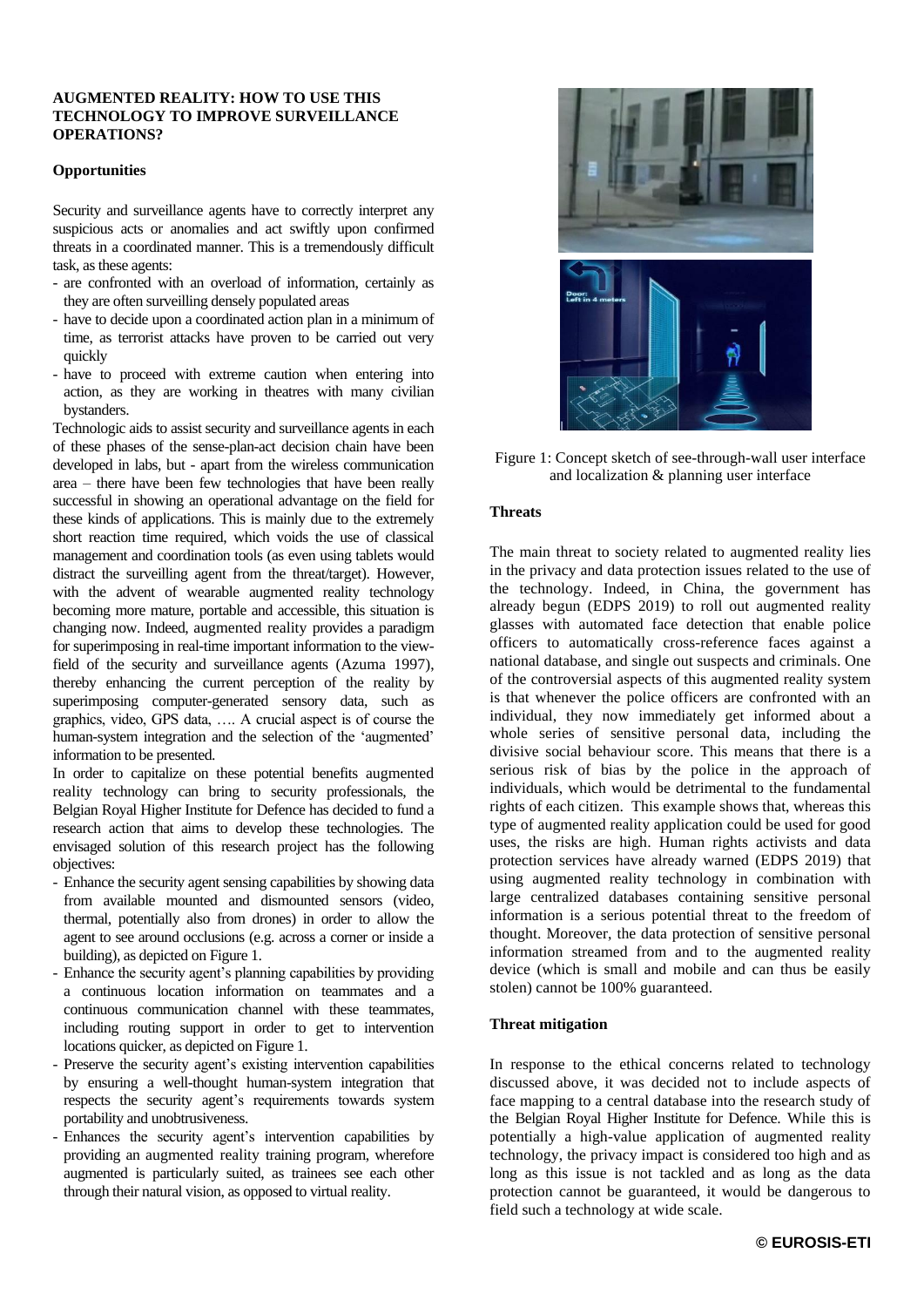#### **UNMANNED AERIAL SYSTEMS (DRONES): HOW TO DETECT DRONES WITH MALICIOUS INTENT?**

#### **Opportunities**

Recent advances in technology have rendered unmanned aerial systems (commonly referred to as drones) affordable, accessible and easily controllable by novice users. Together with the liberalization of the legal framework (which is still on-going), this has sparked the uptake of the technology for recreational use, but also for commercial use. Multiple good causes can also be referenced where drones are used for the benefit of the society, such as search and rescue (De Cubber et al. 2013) or humanitarian demining (Yvinec et al. 2012).

#### **Threats**

The enormous potential of unmanned aerial systems has unfortunately also already sparked the interest of malevolent individuals who use the technology for criminal or terrorist use (Buric and De Cubber 2017), e.g. for terrorist attacks, activism, drugs and human trafficking, privacy invasion, etc. The main problem with present-day drones is that they have become so small and agile that they virtually impossible to detect by classical detection methodologies for aerial threats (which is typically a RADAR installation). Furthermore, as the drones become more and more capable, it becomes possible to carry potentially hazardous payloads and to perform sophisticated attack operations, even with very cheap and commonly available drone platforms.

#### **Threat mitigation**

In the longer future, it will likely become mandatory for commercial drones to be registered and the systems will likely automatically register themselves (e.g. via the 5G network) with a sort of unmanned traffic management system (Lundberg et al. 2018) before taking off. This approach would resolve suite a lot of issues with recreational users unknowingly performing illegal flights.

However, an unmanned traffic management system will not solve the problem of criminals wilfully using drone technology for bad causes. Indeed, drone development kits and open-source autopilots are commonly available. As a result, it will always be possible for individuals to develop their own drone systems and by doing so bypass the mandatory registration (which is e.g. much harder when it comes to cars and regular aeroplanes). For this reason, it is required to develop a drone detection capacity.

Several detection modalities are being researched to tackle this problem: RADAR (Li and Ling 2017), LIDAR (de Haag et al. 2016), Acoustic Sensing (Mezei and Molnár 2016), Radio Sensing (Sit et al. 2016), thermal and visual sensing. As no individual sensing modality attains satisfying levels of accuracy, a combination of approaches is often used.

The most common drone detection systems are based on the RADAR sensing technology. These drone detection systems are in fact evolutions of former bird detection RADAR installations on airports that were specifically tweaked to be able to single out drones instead of birds. However, the problem with these RADAR-based drone detection systems

is that they are generally quite expensive, whereas the detection range stays relatively low. As a result, the economic viability of deploying these RADAR-based drone detectors on a wide scale for protecting a large area is at this moment still questionable.

The European Commission noted this capability gap and decided in 2016 to fund the H2020-SafeShore project (De Cubber et al. 2017). The SafeShore core solution for detecting small targets that are flying in low attitude is to use a 3D LIDAR that scans the sky and creates above the protected area a virtual dome shield. In order to improve the detection, SafeShore integrates the 3D LIDAR with passive acoustic sensors, passive radio detection and video analytics. Compared to the more traditional RADAR-based detectors, all those technologies can be considered as low cost and "green" technologies, as the sensors do not emit in the radiospectrum. The SafeShore detection system, shown on Figure 2, was implemented as a proof setup for maritime border security, detecting maritime border infringements (e.g. by human and drug traffickants, but also by terrorists) coming from over sea. The SafeShore system was validated (Doroftei and De Cubber 2018) in 2018 using three validation campaigns in the North Sea, the Mediterranean Sea and the Black Sea, showcasing that the combination of orthogonal technologies used (LIDAR, passive radio, acoustic and video analytics) show a true potential for complementing the traditional RADAR-based solutions. However, like the RADAR-based solutions, also the SafeShore system currently still has to solve many issues related to limited range and relatively high cost (be it lower than RADAR), posing bottlenecks for wide-range adoption.



Figure 2: SafeShore drone detection system installed on the beach in Belgium during the SafeShore North Sea trial Picture by Daniel Orban

Obviously, detection is only one first step in the complete counter-drone response chain. Effective classification, identification and even neutralization means are also required in order to provide a holistic response. In each of these areas, research is under way in order to provide responses. The main difficulty here lies in developing solutions that are also applicable in dense urban areas where there are many other legitimate drone users of the airspace or innocent bystanders that shouldn't be disturbed, rendering solutions like non-directive radio or GPS jamming & spoofing and kinetic approaches impossible.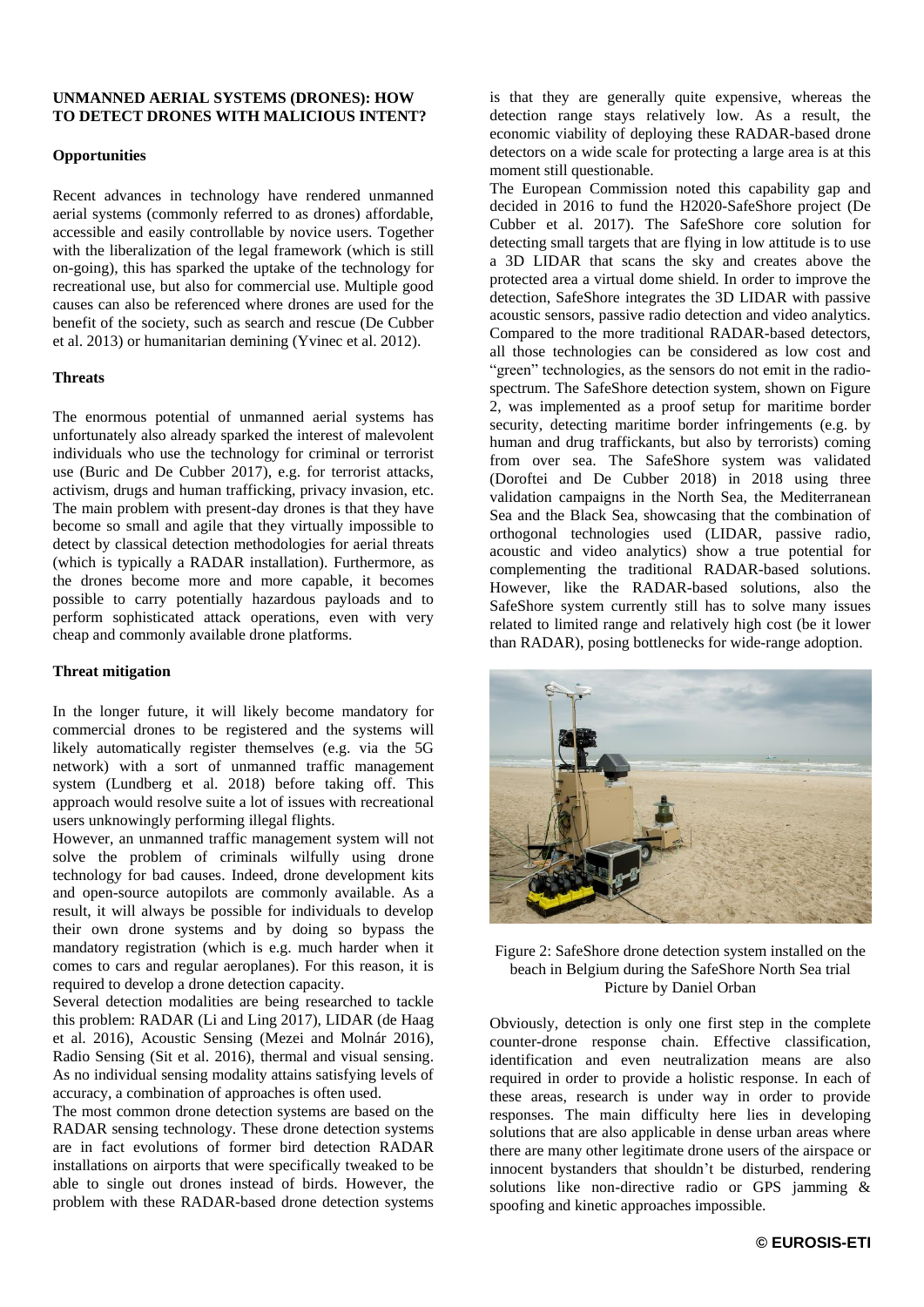### **UNMANNED MARITIME SYSTEMS: HOW TO USE THIS TECHNOLOGY TO INCREASE THE SAFETY AT SEA?**

### **Opportunities**

Unmanned maritime platforms are now becoming more and more a mature technology. They are increasingly used by law enforcement agencies worldwide and are forecast to grow quickly over the next decade. In the US, unmanned maritime platforms were identified as a key enabler for maritime security and electronic surveillance. In Europe, the European Defence Agency has explored their use for military applications and identified long term deployment, mission planning and interoperability as the key issues to be tackled for their routine use for maritime surveillance operations.

The aim of maritime surveillance is to understand, prevent (where applicable) and manage the actions and events that can have an impact on Maritime Safety and Security, search and rescue, accident and disaster response, fisheries control, marine pollution, customs, border control, general law enforcement and defence, as well as on the economic interests. To date, this has been undertaken using satellites (remote sensing), aircrafts and manned ships equipped with a variety of sensors, from radars to thermal imagery. Unmanned Maritime Systems have the potential to provide significant benefits to bodies involved in maritime surveillance.

First, they can provide round the clock operations and remove the human from the operating scene. Second, their low-cost compared to currently used manned assets makes them suitable as a force multiplier to enhance and, in the longer term, replace existing maritime platforms. Finally, with suitable embedded intelligence, they can be used collaboratively for complex surveillance tasks on a large scale.

New developments in solar and wind powered systems pave the way for the more permanent deployment of unmanned maritime systems and makes them ideal as host platforms for other unmanned assets such as Unmanned Underwater Systems and Unmanned Aerial Systems with more limited autonomy.

Another reason that unmanned maritime platforms are so ideally suited for maritime surveillance is that they typically have a low radar and heat profile and can approach and qualify potential illegal activities safely and effectively while potentially staying undetected until other assets can be deployed.

They can also be used to deploy complementary sensors, either mobile such as Unmanned Aerial Systems, Blimps and Unmanned Underwater Systems to enable a very wide variety of sensors to work collaboratively. Uniquely, they can detect maritime targets with low profiles such as rubber boats and submersible or semi-submersible vehicles and can thus be deployed in various scenarios, e.g. the fight against piracy, smuggling and illegal fishing or used as a screen against hostile operations or for safeguarding shipping and sea lanes.

### **Threats**

As unmanned maritime systems are mostly employed at sea, they come less into contact with the general public and there are less security and societal acceptance issues to be solved that may hamper a wide-scale adoption of the technology, compared to unmanned ground and aerial systems. This is also the reason why unmanned maritime systems are much more mature in terms of autonomy features compared to their aerial and ground-based siblings, even though this may be much less visible to the general public.

This also means that more and more of these vehicles are being deployed in the field, each with their own characteristics and specifications. This variety of systems is now starting to pose interoperability problems when deploying multiple of these unmanned maritime systems together for operations, as there is to date no unified command structure for these unmanned assets and there are also no standardized data interchange platforms that allow for an easy transfer of sensory information from one platform to another. The result is that commanders of unmanned maritime systems have to work in most circumstances with custom-built solutions that may be good in performing one task well, but that encompass little flexibility and modularity towards upgrading the task description for future needs or towards interoperability with other deployed assets.

#### **Threat mitigation**

Responding to the increasing problems related to interoperability in the domain of unmanned maritime systems, the Belgian Royal Higher Institute for Defence has decided to fund a research action that aims to develop a heterogeneous interoperability and collaboration framework which is seamlessly interoperable with the existing and future C4I and GIS infrastructure. The interoperability concept consists of a highly modular system of carrier platforms and payloads like the systems depicted on Figure 3, enabling straightforward switching of payloads from one system to another.



Figure 3: Two Unmanned Maritime Systems (fast mothership carrying a rescue capsule) for search and rescue operations (De Cubber et al. 2013)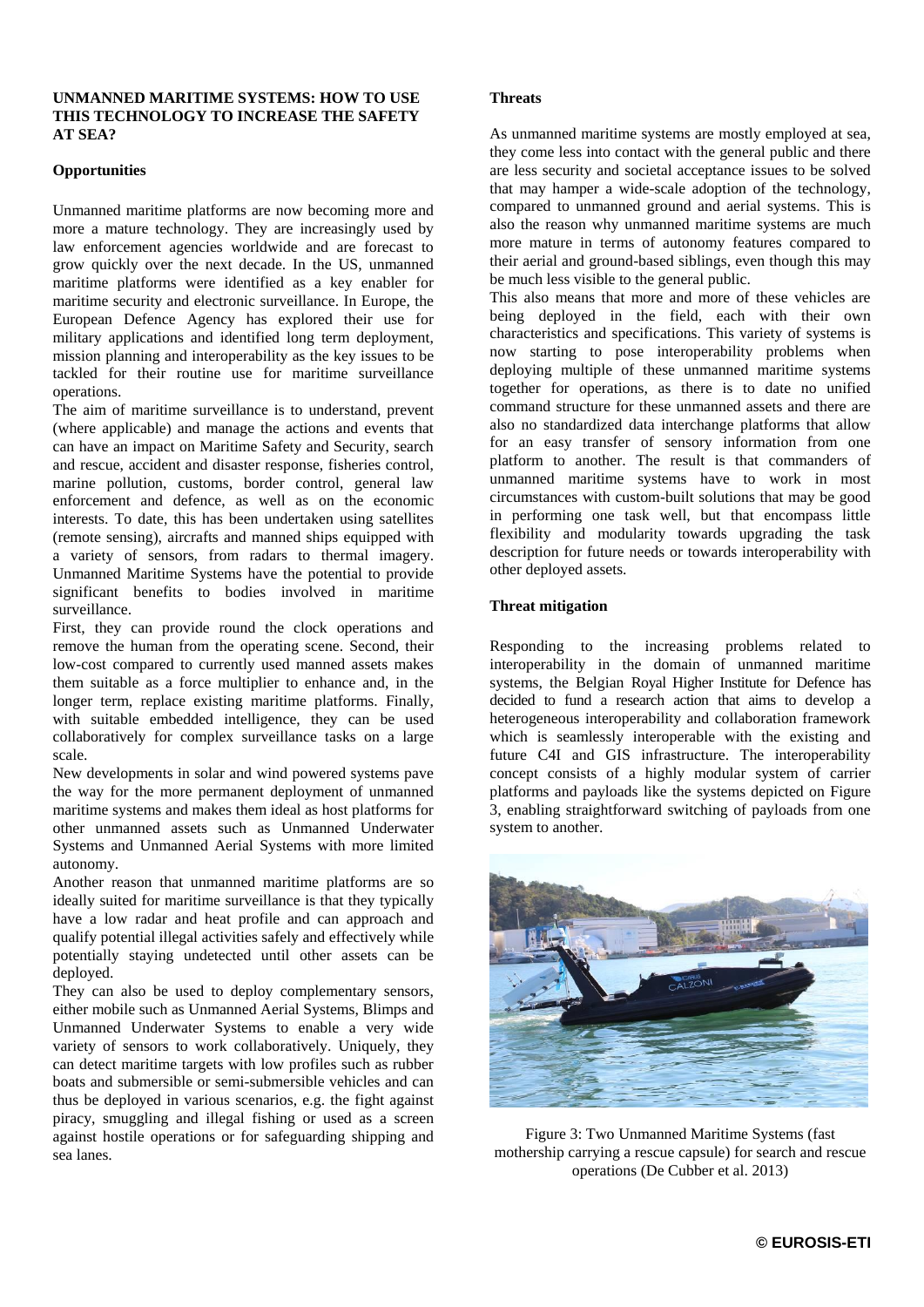### **UNMANNED GROUND SYSTEMS: HOW TO PREVENT CYBER-ATTACKS ON OUR FUTURE AUTOMATED CARS?**

### **Opportunities**

The scientific advances made in the field of robotics have led to an increase in the number of unmanned ground vehicles used. Two main application domains are currently using unmanned ground vehicles in large numbers. On one hand there is the military, where they are used as Explosive Ordnance Disposal robots, search and rescue robots or demining robots. On the other hand, there is the application field of distribution and warehouse automation, where whole large-scale warehouses see a transformation from traditional human-led pick & place operations towards automated services provided by robots.

In this section, we will however develop and discuss another type of unmanned ground vehicle: the self-driving cars. When discussing self-driving cars, it is important to distinguish the 5 levels of automation for these vehicles, going from 0 (no automation) to 5 (fully autonomous in all areas under all roadway and environmental conditions). Currently, some manufacturers provide autopilot systems that are capable of reaching level 2 (partial automation, e.g. on motorways) and in research level 4 can even be attained, where the system only needs to fall back to a human in exceptional cases. Even though there are today no truly fully autonomous self-driving cars on the market (which would mean level 5 automation), the market potential for these types of vehicles is huge and so is the potential disruption they can cause to society. Therefore, several (mostly all) car companies and many technological giants like Google are currently developing self-driving cars, as shown on Figure 4.



Figure 4: Waymo self-driving minivan during testing (Picture by Dllu [CC BY-SA 4.0])

The potential benefits to society of self-driving cars are huge. In the first place, there is the safety argument. Indeed, in many developed countries, road accidents have become the most prominent cause of death for young adults (20 to 40 years) and self-driving cars hold the promise to bring down that number of deaths significantly. Even though autonomous driving cars can become safer than humans driving cars, this promise shouldn't be taken for granted, it still needs to be proven, and it should also be very clear to everyone that bringing down the accident rate to zero is not realistic.

Furthermore, self-driving cars bring with them the promise of mobility as a service, where car ownership is no longer necessary, but people can hail self-driving taxis whenever they need them. This would also void the need for garages and parking spaces that take up enormous amounts of public space in our cities (and homes), making room for more a useful application of that space.

# **Threats**

The potential threats posed by self-driving cars are multiple. First, these vehicles rely on multiple sensors in order to avoid obstacles and interpret the situation on the road. The most common sensing technologies include RADAR, LIDAR, and cameras. The issue is that each of these sensors have their specific failure modes, i.e. situations where they totally misinterpret the situation, which could lead to deadly accidents.

Concerning RADAR systems, researchers have shown a technique (Yan et al. 2016) to fool the system into perceiving an object where none existed, leading to dangerous evasive manoeuvres. Concerning the LIDAR, researchers have demonstrated (Shin et al. 2017) two kinds of attacks: a spoofing attack, and a saturation attack. While both LIDAR and RADAR hacks do require some specialist equipment, cameras can be fooled much easier, by putting stickers on street signs. Researchers (Eykholt et al. 2018) analysed the machine learning algorithms used by the cars and applied a number of different attacks to manipulate signs in order to trick machine learning models into misreading them, applying some small stickers to trick the vision system an autonomous car would use into reading a stop sign as a 45-mile-per-hour sign, which could lead to accidents.

A whole different threat is related to data and privacy protection. Indeed, the improvement in the autonomy of selfdriving cars depends on the continuous feedback and improvement of the machine learning algorithms that are fed data from the car's sensors. This entails that the self-driving cars constantly send – potentially sensitive – data acquired by their sensors to the manufacturers, which is a data protection risk.

# **Threat mitigation**

There is only one possible solution to the problem with the individual failure modes of the different sensors: redundancy. Indeed, like in the aircraft industry, it will probably become mandatory for future self-driving cars to use different, redundant and independent sensing modalities in order to be "roadworthy". Using novel sensors (De Cubber et al. 2011), multi-modal sensor combinations (De Cubber and Doroftei 2011), and intelligent data fusion it is possible to recover from failures from individual sensors and build up a robust environmental picture in all circumstances. It needs to be noted that this demand for redundancy comes at a cost: it means that all self-driving cars will have to be equipped with multiple expensive sensors and probably also with multiple expensive processing stations, which means that the cost for a self-driving car will probably be high (which may become less of a concern as car ownership will probably no longer be required).